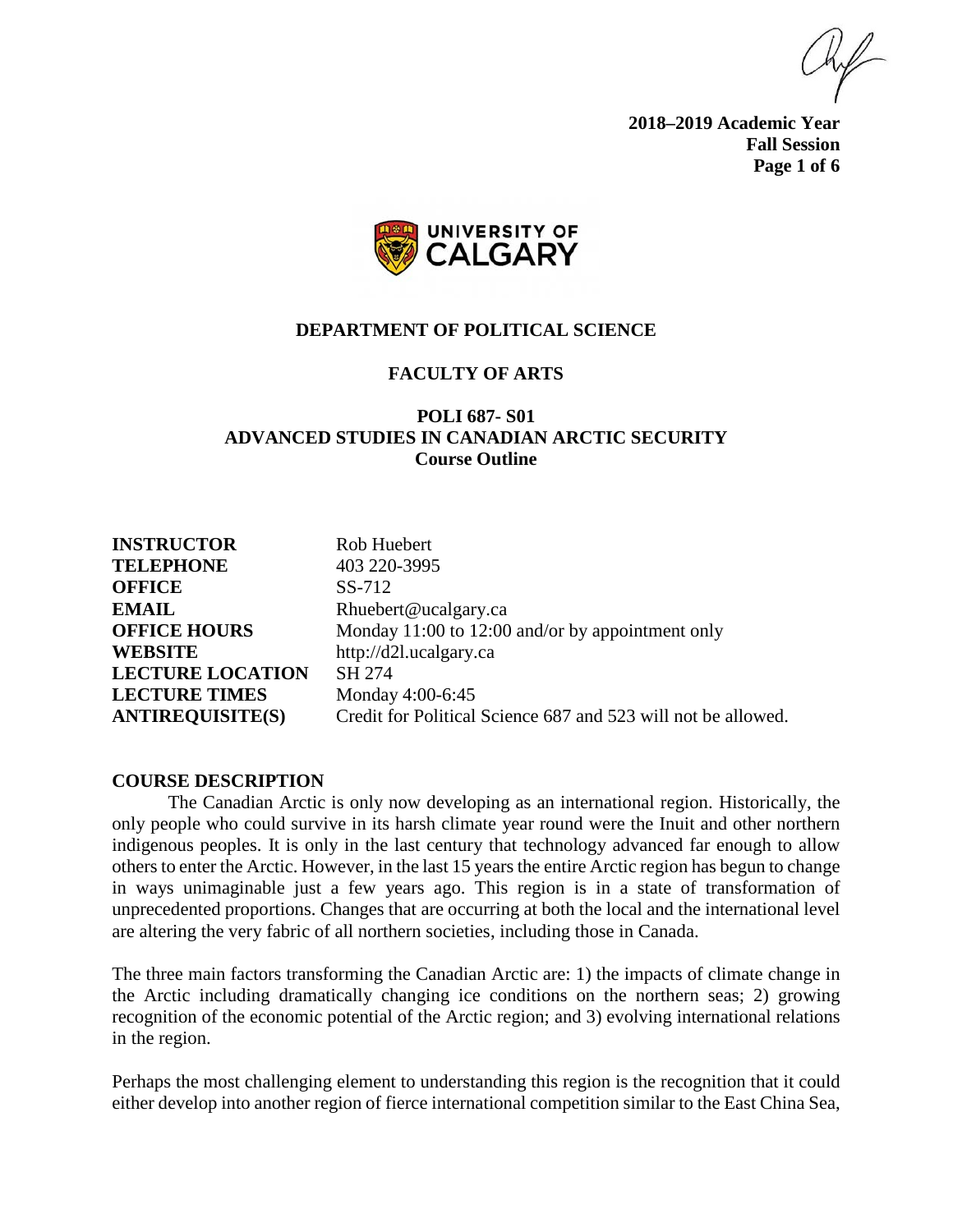or it could become a model of international cooperation. The region, and Canada's role in it, is literally at a crossroads. Thus the class has a rare opportunity to see how it will develop at its most critical time period. Will it be possible to develop a set of agreements that will allow all to share fairly in the development of the region in a manner that will be sustainable and respect those who have lived there for generations? Or will the main state actors refuse to cooperate and instead chose to pursue unilateral actions that will inevitably increase levels of conflict in the region. Most importantly, however, what will Canada's role be in this developing new international region?

# **COURSE OBJECTIVES**

The objective of this course is to provide students with an understanding of the nature of international relations in the Arctic region.

- 1) How is the Circumpolar North transforming?
- 2) What is Canada's role in the Circumpolar North?
- 3) What are the main issues that Canada faces in the Circumpolar North?

| ,,,,,,,,,,,,,,,,,,,,,,,,,,,, |       |               |
|------------------------------|-------|---------------|
| Assignment                   | Value | Due Date      |
| Paper Proposal               | 20%   | October 22    |
| <b>Critical Review Essay</b> | 10%   | November 19   |
| <b>Research Paper</b>        | 40%   | December 3    |
| Simulation                   | 10%   | Nov 26, Dec 3 |
| <b>Class Participation</b>   | 20%   | Term          |
| <b>TOTAL</b>                 | 100%  |               |

## **GRADE DISTRIBUTION**

# **Paper Proposal**

A paper proposal must be submitted by **October 22** in class. The proposal (3-5 pages) must include a clear identification of the question to be addressed in the research paper, the methodology to be utilized, and a preliminary list of sources.

Critical Review EssayStudents will select 5 books on Arctic security and international relations and provide a critical review essay of 10 or more pages to be submitted **November 19** in class. This essay will provide critically assessment of the main themes and arguments of these books.

### **Research Paper**

Students will be required to write one major research essay on a subject of their own choosing (suggestions will be provided) and is due at the beginning of class on **December 3**. This paper (25 or more pages) is to provide an analytical study of an aspect of the circumpolar north as a developing international region.

### **Simulation**

A simulation exercise will be held at the end of the term. This exercise will be designed to allow students to "make" their own "Arctic" policy in regards to a specific international issue. Each student will be assigned as a decision-maker in one of the Arctic states or as a member of a northern Aboriginal Peoples organization and then must resolve an international problem. They are then required to represent that role using the knowledge acquired during the term. Students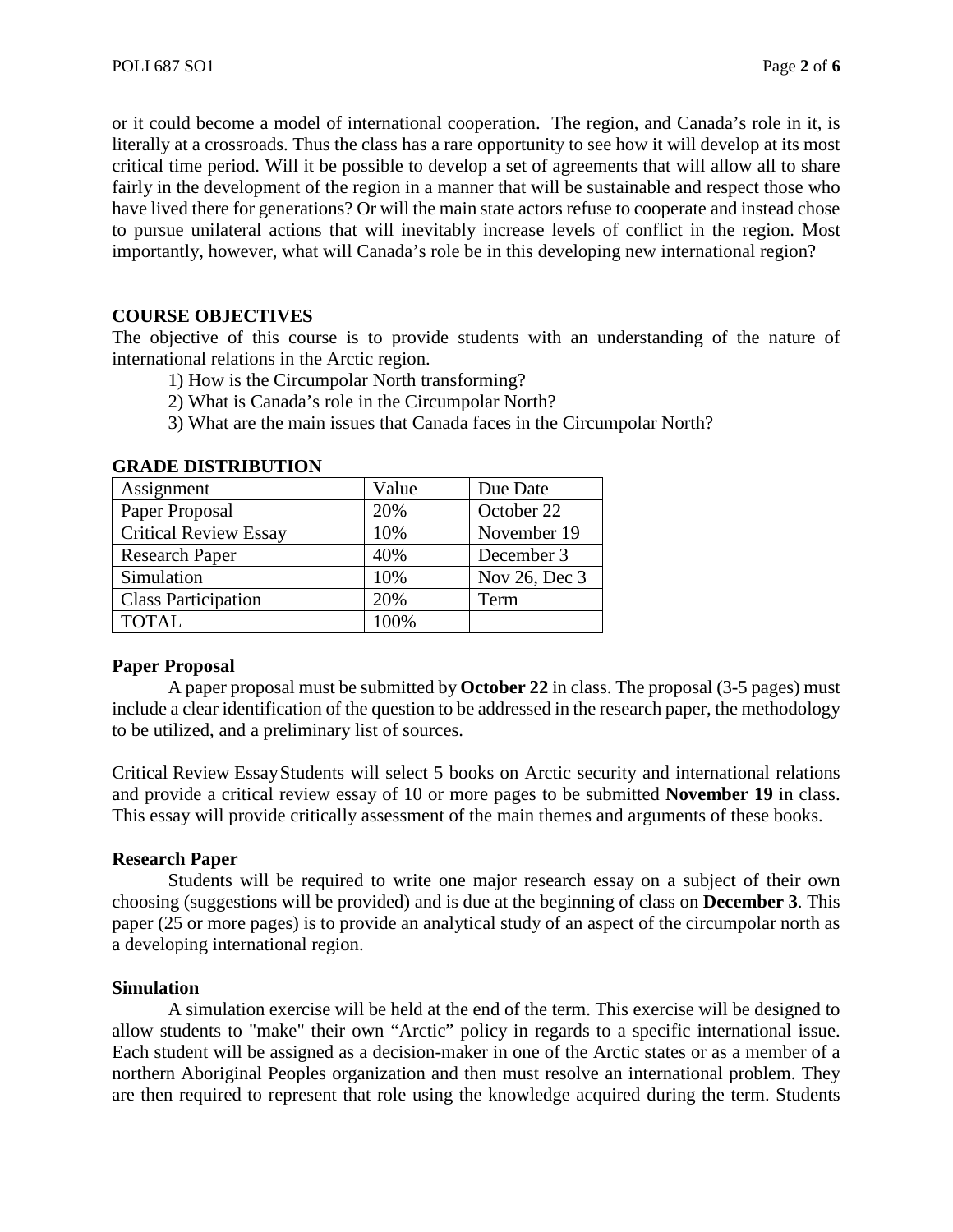will be evaluated on their level of preparedness and participation in this exercise.

#### **Class Participation**

Students are required to attend all classes and participate in all class discussions. The reading assignments cited in the reading list are to be completed for each class, and it is expected that student will follow the coverage of news stories that are related to the various topic areas.

## **Writing Statement**

Written assignments are often required in Political Science courses, including this one, and the quality of writing skills, including but not limited to such elements as grammar, punctuation, sentence structure, clarity, citation, and organization, will be taken into account in the determination of grades. Students are encouraged to make use of the services offered through Writing Support Services in the Student Success Centre (3rd floor of the Taylor Family Digital Library) or at [http://www.ucalgary.ca/ssc/writing-support.](http://www.ucalgary.ca/ssc/writing-support)

### **GRADE SCALE**

|                |        |                     | $= 90-100$ $\mathbf{B}$ + $= 75-78$ $\mathbf{C}$ + $= 65-68$ $\mathbf{D}$ + $= 55-58$ |              |        |              |          |
|----------------|--------|---------------------|---------------------------------------------------------------------------------------|--------------|--------|--------------|----------|
| $\overline{A}$ |        |                     |                                                                                       |              |        |              |          |
|                | $= 79$ | $\mathbf{B}$ - = 69 |                                                                                       | $\mathbf{C}$ | $= 59$ | $\mathbf{F}$ | $= 49-0$ |

### **CLASS PREPARATION & DESIRE2LEARN (d2l)**

Lectures focus on the material presented in the textbook and general discussion relating to the topic(s) outlined in the lecture schedule. Students are expected to read the assigned text chapters and readings before class, and be prepared for class discussion. Important information and additional readings are posted on Desire2Learn (d2l). Students should regularly check the Announcements section of Desire2Learn (d2l) for ongoing notices. It is the responsibility of the student to understand all concepts presented in the textbook and lectures. If you need clarification, please take the initiative to ask the instructor during class.

### **CONTACTING YOUR INSTRUCTOR**

Students requiring assistance are encouraged to speak to their instructor during class or during their office hours. Should you wish to meet with the instructor outside of office hours, please telephone or email the instructor to make an appointment. It is to the student's advantage to keep such appointments.

### **PROPER USE OF EMAIL**

Email is commonly used by students to communicate with their instructor. However, it does limit the effectiveness of the communications and may not be the best way for instructors to answer student questions, especially those requiring an explanation of concepts covered in this course or some personal concerns. Therefore the instructor may request a telephone call or personal meeting. Your instructor will inform you as to his/her expectations about emails.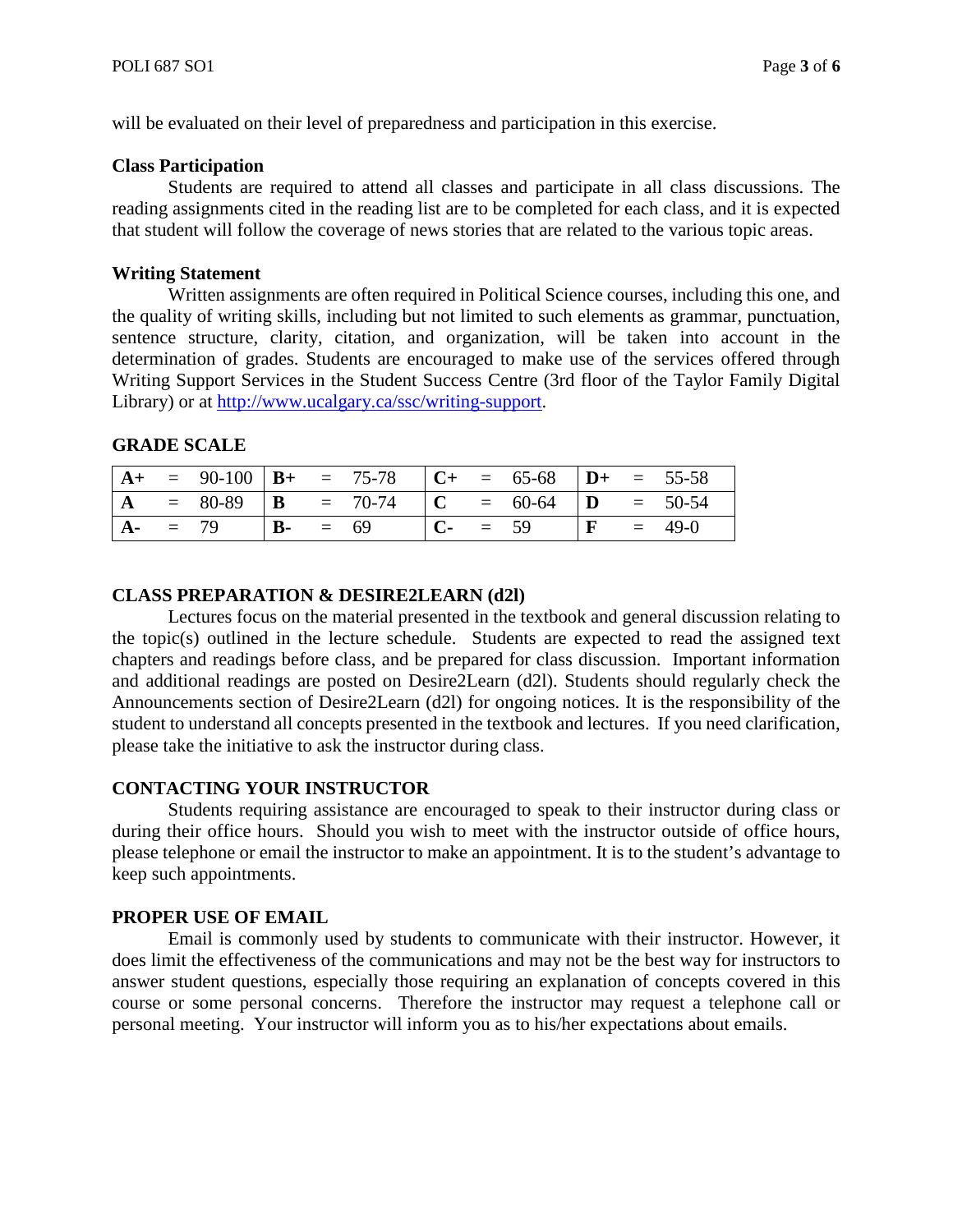## **REQUIRED TEXTBOOK AND/OR MATERIALS**

*Canada and the Changing Arctic: Sovereignty, Security and Stewardship* Franklyn Griffiths, Rob Huebert and Whitney Lackenbauer, (Waterloo ON: Wilfrid Laurier Press, 2011).

## **Library Search Engines**

One of the most important electronic aids to research offered by the library can be found on their Research Databases. This page lists numerous databases that include several that focus on international relations and strategic studies.

[\[https://library.ucalgary.ca/\]](https://library.ucalgary.ca/) and [\[https://library.ucalgary.ca/az.php\]](https://library.ucalgary.ca/az.php)

| <b>DATE</b>   | <b>TOPIC</b>                                                       |
|---------------|--------------------------------------------------------------------|
| Sept 10       | <b>Introduction</b>                                                |
| Sept 17       | The Arctic – Historical Underpinnings                              |
| Sept 24       | <b>The Environment, Resources</b>                                  |
| Oct 1         | <b>The People and Governance</b>                                   |
| Oct 8         | Thanksgiving (no class)                                            |
| <b>Oct 15</b> | Sovereignty: Boundary Disputes – Waterways; EEZ and CS             |
| <b>Oct 22</b> | Sovereignty: Boundary Disputes - Waterways; EEZ and CS (continued) |
| <b>Oct 29</b> | <b>Security</b>                                                    |
| Nov $5$       | <b>Security (continued)</b>                                        |
| <b>Nov 12</b> | <b>Midterm Break Nov 11-17 (no class)</b>                          |
| <b>Nov 19</b> | <b>International Political Bodies – New Forms of Governance</b>    |
|               | Intro to simulation                                                |
| <b>Nov 26</b> | <b>Cooperation or Conflict: Simulation Exercise</b>                |
| Dec 3         | <b>Cooperation or Conflict: Simulation Exercise (continued)</b>    |
|               |                                                                    |

# **CLASS SCHEDULE & TOPICS:**

# **IMPORTANT POLICIES AND INFORMATION**

### Absence From a Mid-term Examination:

Students who are absent from a scheduled term test or quiz for legitimate reasons (e.g. illness with the appropriate documentation) are responsible for contacting the instructor via email within 48 hours of the missed test to discuss alternative arrangements. A copy of this email may be requested as proof of the attempt to contact the instructor. Any student who fails to do so forfeits the right to a makeup test.

# Deferral of a Final Examination:

Deferral of a final examination can be granted for reasons of illness, domestic affliction, and unforeseen circumstances, as well as to those with three (3) final exams scheduled within a 24 hour period. Deferred final exams will not be granted to those who sit the exam, who have made travel arrangements that conflict with their exam, or who have misread the examination timetable. The decision to allow a deferred final exam rests not with the instructor but with Enrolment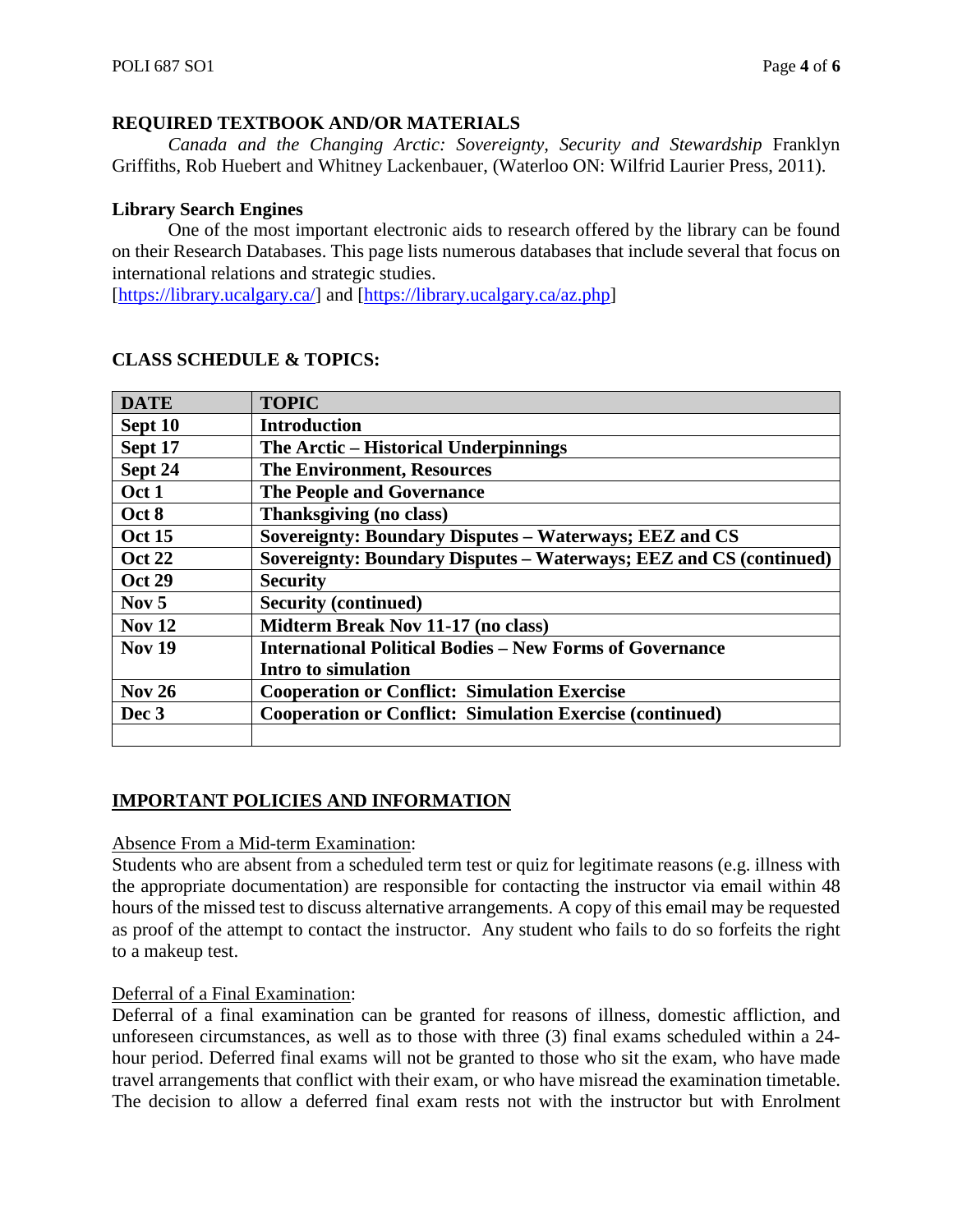Services. Instructors should, however, be notified if you will be absent during the examination. The Application for Deferred Final Exam, deadlines, requirements and submission instructions can be found on the Enrolment Services website at [https://www.ucalgary.ca/registrar/exams/deferred-exams.](https://www.ucalgary.ca/registrar/exams/deferred-exams)

## Appeals:

If a student has a concern about the course or a grade they have been assigned, they must first discuss their concerns with the instructor. If this does not resolve the matter, the student then proceed with an academic appeal. The first step in an academic appeal is to set up a meeting with the Department Head. Appeals must be requested within 15 days of receipt of the graded assignment.

## University Regulations:

Students are responsible for familiarizing themselves with the University policies found in the Academic Regulations sections of the Calendar at [www.ucalgary.ca/pubs/calendar/current/academic-regs.html.](http://www.ucalgary.ca/pubs/calendar/current/academic-regs.html)

### Student Accommodations:

Students seeking an accommodation based on disability or medical concerns should contact Student Accessibility Services; SAS will process the request and issue letters of accommodation to instructors. For additional information on support services and accommodations for students with disabilities, visit [www.ucalgary.ca/access/.](http://www.ucalgary.ca/access/)

Students who require an accommodation in relation to their coursework based on a protected ground other than disability should communicate this need in writing to their Instructor.

The full policy on Student Accommodations is available at [http://www.ucalgary.ca/policies/files/policies/student-accommodation-policy.pdf.](http://www.ucalgary.ca/policies/files/policies/student-accommodation-policy.pdf)

# Plagiarism And Other Forms Of Academic Misconduct:

Academic misconduct in any form (e.g. cheating, plagiarism) is a serious academic offence that can lead to disciplinary probation, suspension or expulsion from the University. Students are expected to be familiar with the standards surrounding academic honesty; these can be found in the University of Calgary calendar at [http://www.ucalgary.ca/pubs/calendar/current/k-5.html.](http://www.ucalgary.ca/pubs/calendar/current/k-5.html) Such offences will be taken seriously and reported immediately, as required by Faculty of Arts policy.

### Freedom of Information and Protection of Privacy (FOIP):

FOIP legislation requires that instructors maintain the confidentiality of student information. In practice, this means that student assignment and tests cannot be left for collection in any public place without the consent of the student. It also means that grades cannot be distributed via email. Final exams are kept by instructors but can be viewed by contacting them or the main office in the Department of Political Science. Any uncollected assignments and tests meant to be returned will be destroyed after six months from the end of term; final examinations are destroyed after one year.